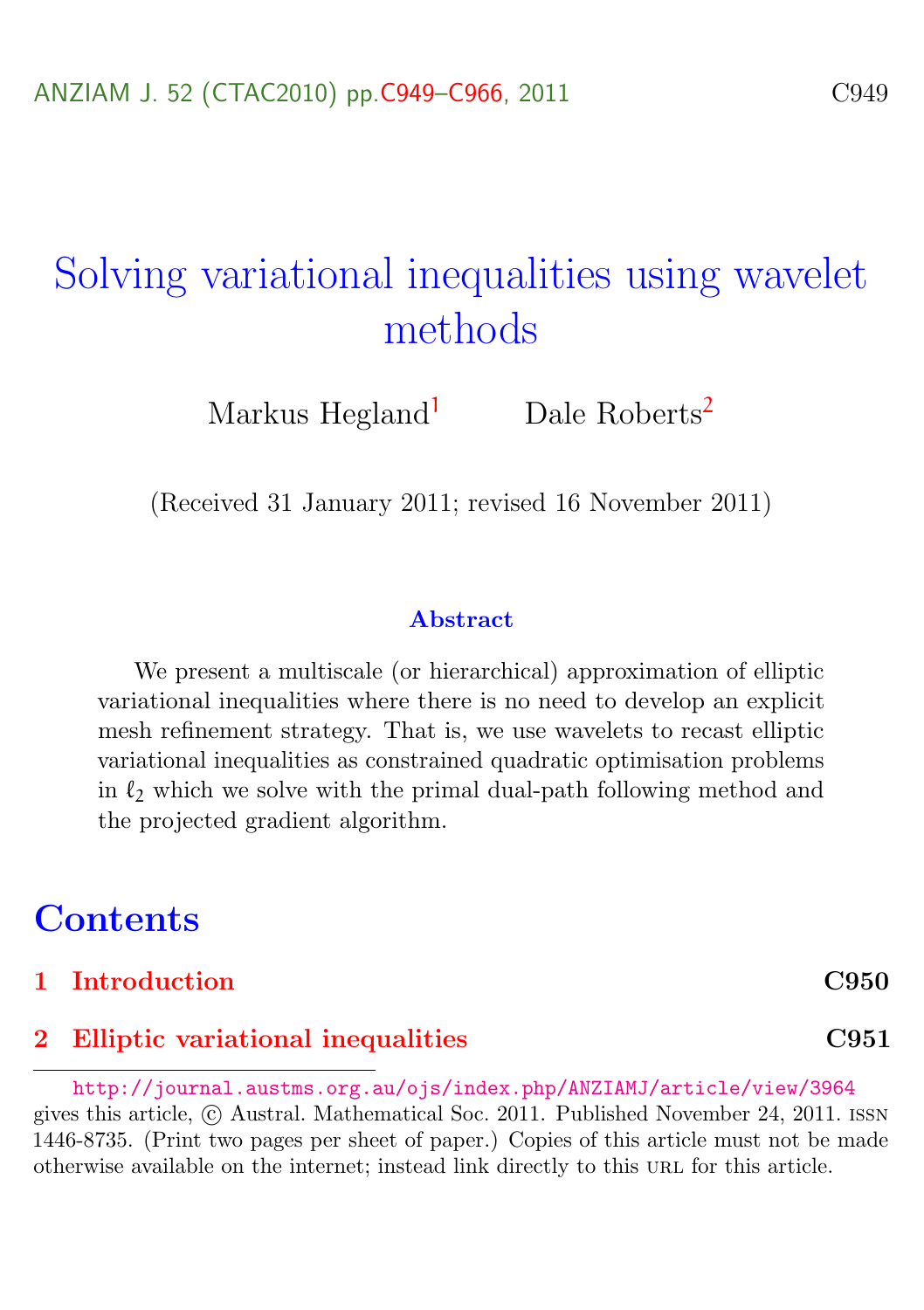<span id="page-1-1"></span>

| 1 Introduction               | C950 |
|------------------------------|------|
| 3 Uniform grids              | C952 |
| 4 Towards an adaptive method | C960 |
| <b>References</b>            | C964 |

# <span id="page-1-0"></span>1 Introduction

Variational inequalities (vi) are a way of formulating certain nonlinear problems in a variational framework. Classic examples include the obstacle problem, Signorini's problem in linear elasticity, stochastic games, and pricing American options. This class of nonlinear problems is an interesting intersection between the areas of inequality constrained quadratic optimisation and variational methods for partial differential equations.

Quite a large body of work exists on the construction of multigrid finite element methods for vi [\[14\]](#page-16-0) and multigrid methods for constrained quadratic optimization whereby the mesh is adaptively modified to handle the nonlinear problem structure given by the constraints. Using multigrid methods it was also observed numerically that almost the same asymptotic convergence rates (as the number of levels goes to infinity) are observed for the constrained multigrid method as for the unconstrained case [\[15\]](#page-16-1). This motivates the aim of this article whereby we present some first steps towards an adaptive algorithm for vi in the spirit of the theoretical framework developed by Cohen et al. [\[3,](#page-15-1) [4,](#page-15-2) [5\]](#page-15-3). In particular, we illustrate our approach with the example of an obstacle problem but note that these methods apply to more general situations.

We use the following notation. The relation  $a \lesssim b$  means that a is bounded by some constant times b uniformly in all parameters on which a and b may depend. We write  $a \sim b$  to mean that  $a \leq b$  and  $b \leq a$  holds. The spaces  $L^p(U)$ ,  $1 \leq p \leq \infty$ , are the usual Lebesgue spaces on a domain  $U \subset \mathbb{R}^d$  and  $W^{k,p} \subset L^p(U)$ , for  $k \in \mathbb{N}$  are the Sobolev spaces of functions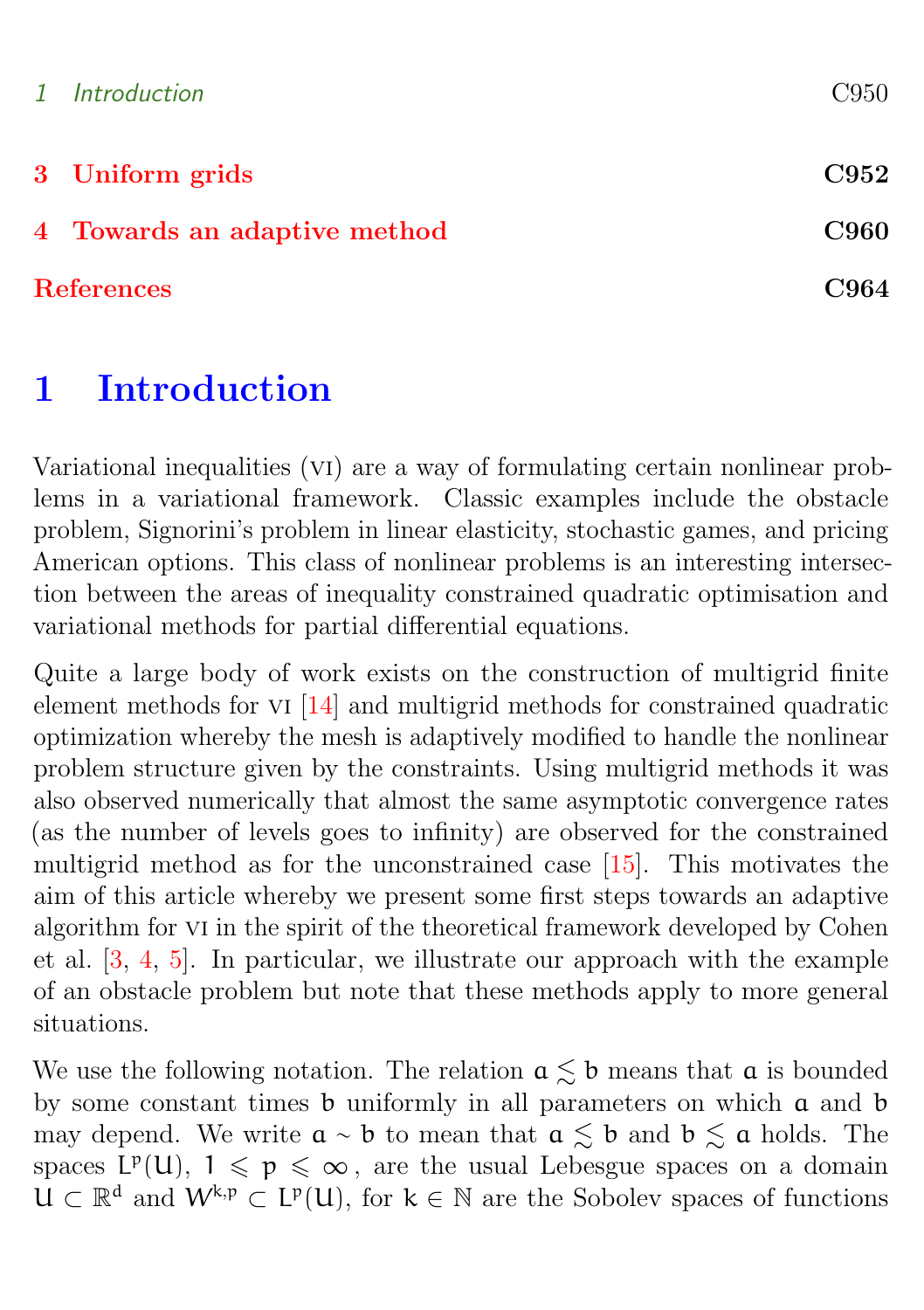#### <span id="page-2-4"></span>2 Elliptic variational inequalities C951

whose weak derivatives up to order  $k$  are bounded in  $L^p(U)$ . We abbreviate  $H^{k}(U) = W^{k,2}(U)$  and  $H^{k}(U) = H^{k}(U) \cap \{u : u|_{\partial U} = 0\}$ . We write 'a.e.' to mean almost everywhere, and write supp f to denote the length of support of the function f.

## <span id="page-2-0"></span>2 Elliptic variational inequalities

Let V be a real Hilbert space, whose inner product and norm are denoted by  $(\cdot, \cdot)$  and  $\|\cdot\|$  respectively. Let  $\mathfrak{a}: V \times V \to \mathbb{R}$  be a continuous bilinear form and let  $K \subseteq V$  be closed, nonempty and convex. Let V' be the dual of V with pairing between V' and V denoted by  $\langle \cdot, \cdot \rangle$ . Given the functional  $\ell : V \to \mathbb{R}$ , the problem

<span id="page-2-1"></span>find 
$$
u \in K
$$
 such that  $a(u, v - u) \ge \ell(v - u)$ , for all  $v \in K$ , (1)

is called an elliptic variational inequality (of the first kind). If for every  $\nu \in V$ ,  $\alpha(\nu, \nu) \ge \alpha ||\nu||^2$  with  $\alpha > 0$  (that is, coerciveness), then Lions and Stampacchia [\[18,](#page-16-2) Theorem 2.1] guaranteed that [\(1\)](#page-2-1) has a unique solution. Our approach to solving [\(1\)](#page-2-1) is based on solving an equivalent minimisation problem. Let  $\mathcal{E}: V \to \mathbb{R}$  be given by  $\mathcal{E}(v) := \frac{1}{2} a(v, v) - \ell(v)$ , and consider the problem

<span id="page-2-2"></span>find 
$$
u \in K : \mathcal{E}(u) \leq \mathcal{E}(v)
$$
, for all  $v \in K$ . (2)

As  $K \subseteq V$  is closed, nonempty and convex, the functional  $\mathcal{E}$  is strictly convex, continuous and coercive on K. Further, if  $\mu$  solves  $(2)$ , then  $\mu$  is also a solution to  $(1)$  [\[1\]](#page-15-4). Throughout this article we illustrate our methods with the following simple example.

<span id="page-2-3"></span>*Example* 1. Take the interval  $(0, 1)$  and let  $V = H_0^1(0, 1)$ . For  $u, v \in V$ , take

$$
a(u, v) = \int_0^1 u'(\xi)v'(\xi) d\xi + \mu \int_0^1 u(\xi)v(\xi) d\xi
$$
 (3)

with  $\mu > 0$  and  $\ell(\nu) = \langle f, \nu \rangle$  for  $f \in V' = H^{-1}(0, 1)$ . Finally, take  $\chi \in$  $H^1(0,1) \cap C([0,1])$  with  $\chi(0) \leq 0$  and  $\chi(1) \leq 0$  and the set  $K := \{v \in V : v \geq 0\}$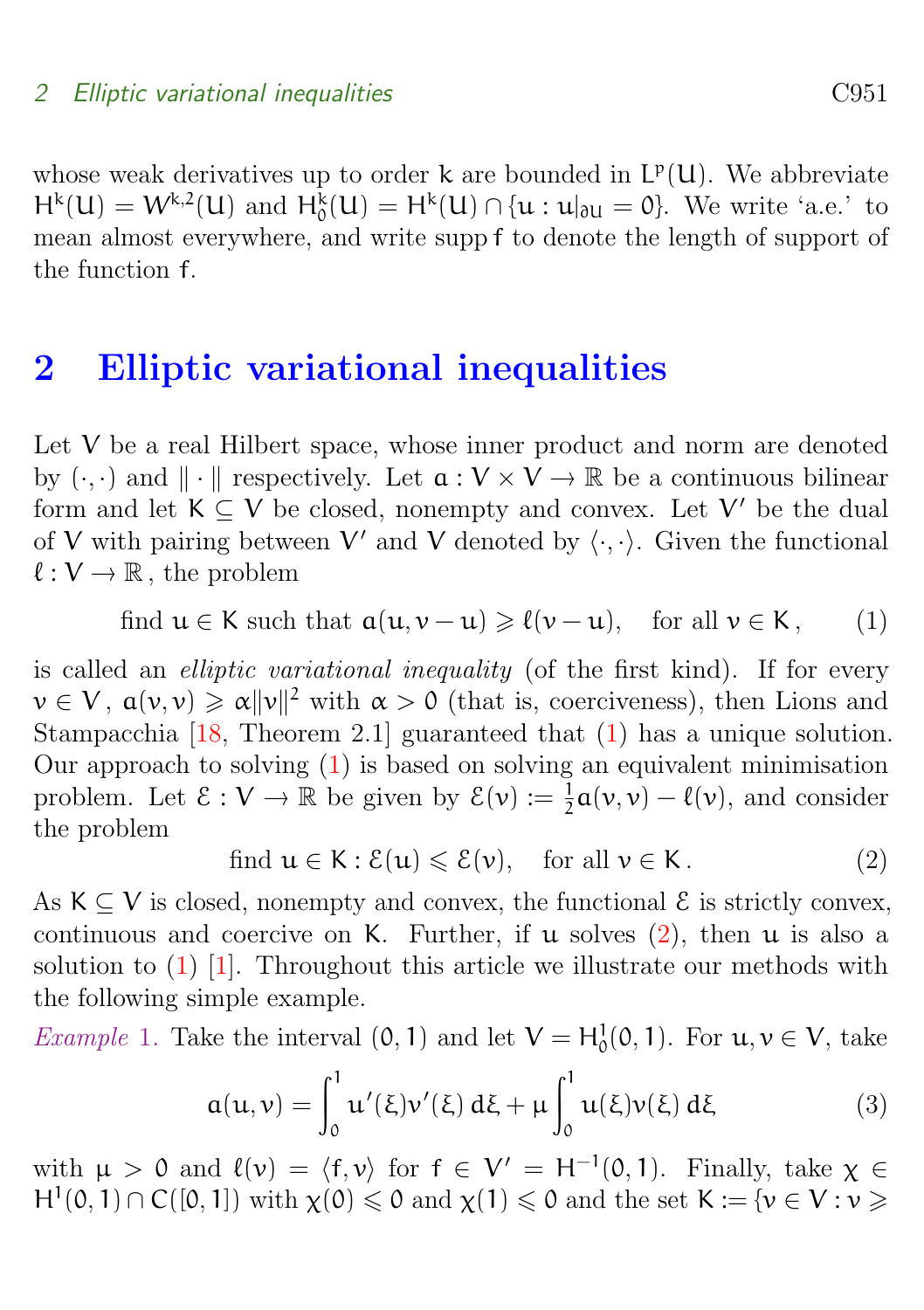<span id="page-3-4"></span> $\chi$  a.e. on  $(0, 1)$ . With these choices,  $(1)$  is a weak formulation of the one dimensional obstacle problem

$$
-u'' + \mu u = f \text{ on } \{u > \chi\} \cap (0, 1), \quad u \ge \chi \text{ on } (0, 1), \tag{4}
$$

with boundary conditions  $u(0) = u(1) = 0$ .

### <span id="page-3-0"></span>3 Uniform grids

Construction of a finite dimensional approximation of a variational inequality in terms of finite elements is now well-known [\[12\]](#page-16-3) and order of convergence estimates for these approximations have been obtained [\[11\]](#page-16-4). We quickly recall the construction of such an approximation. Let h be a parameter converging to 0 and  ${V_h}_h$  be a family of finite dimensional subspaces of V. Fix h and assume that  $V_h$  has a basis of piecewise linear functions  $\Phi_h := {\phi_j : j \in \mathcal{I}_h}$  for some index set  $\mathcal{I}_h$ . Thus an arbitrary element of  $v_h \in V_h$  can be represented as  $\sum_{j\in\mathcal{I}_h} \nu_j \varphi_j$  with  $\nu_j \in \mathbb{R}$ . We use the notation  $\mathbf{v}_h^T \Phi_h := \sum_{j\in\mathcal{I}_h} \nu_j \varphi_j$  for  $\mathbf{v} := \{v_i : i \in \mathcal{I}_h\}$ . One also constructs a convex subset  $K_h$  of  $V_h$  such that  $K_h$  reduces to a finite number of constraints on the  $v_i$  and  $K_h$  is a 'good' approximation of  $K$  [\[11\]](#page-16-4). Then problem [\(1\)](#page-2-1) is approximated by

<span id="page-3-1"></span>
$$
\text{find } u_h \in K_h \text{ such that } \mathfrak{a}(u_h, \nu_h - u_h) \geqslant (f, \nu_h - u_h), \quad \text{for all } \nu_h \in K_h. \tag{5}
$$

Lions and Stampacchia [\[18\]](#page-16-2) showed that problem [\(5\)](#page-3-1) also possesses a unique solution and an equivalent finite dimensional optimisation problem is

<span id="page-3-3"></span>
$$
\text{find } u_h \in K_h \text{ such that } \mathcal{E}(u_h) \leqslant \mathcal{E}(\nu_h), \quad \text{for all } \nu_h \in K_h. \tag{6}
$$

In Example [1,](#page-2-3)  $a(\cdot, \cdot)$  is symmetric and we obtain the constrained quadratic optimisation problem

<span id="page-3-2"></span>minimise 
$$
\frac{1}{2} \mathbf{x}^T \mathbf{A} \mathbf{x} - \mathbf{f}^T \mathbf{x}
$$
, subject to  $\mathbf{x} \geqslant \mathbf{c}$ , (7)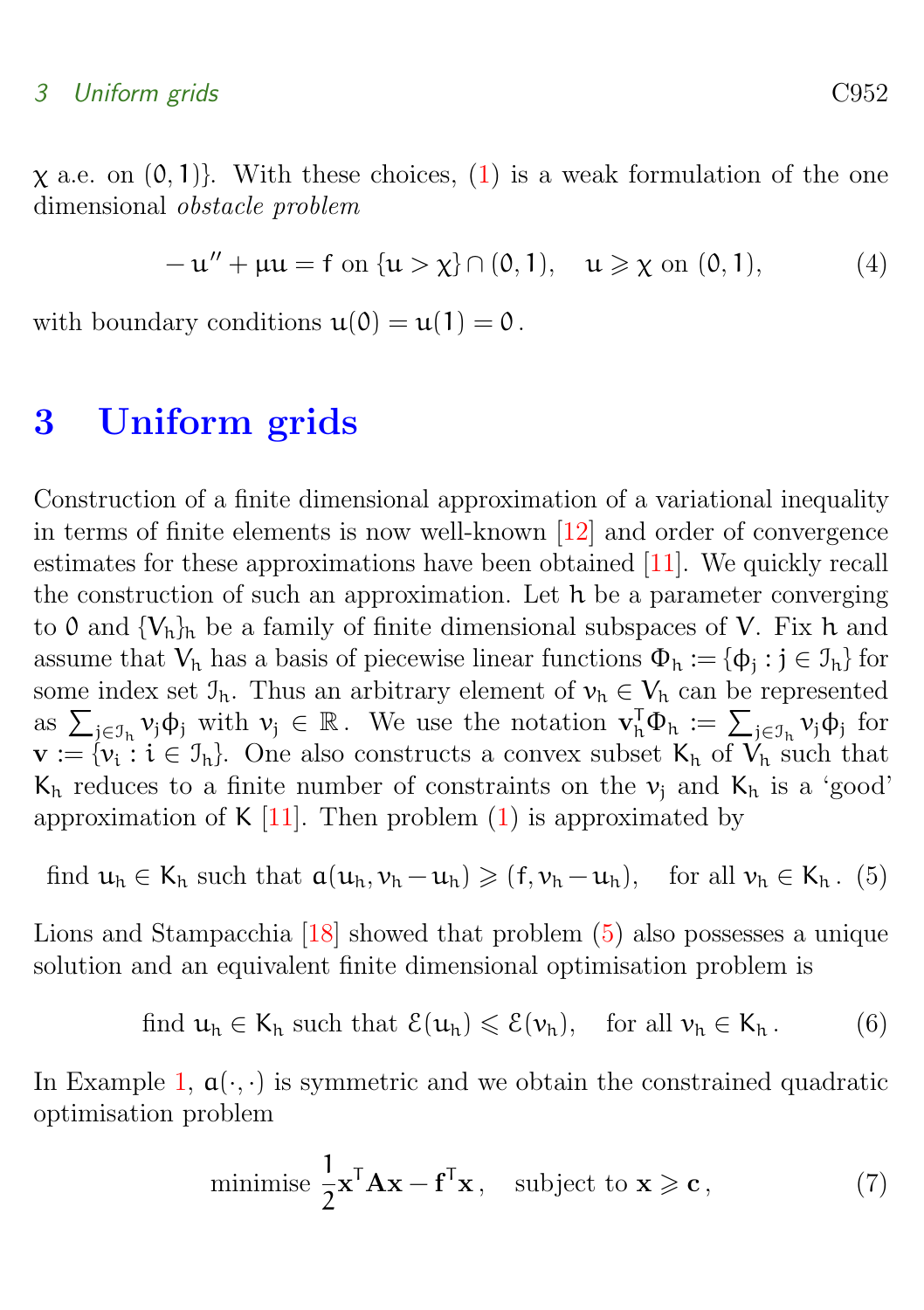<span id="page-4-3"></span>where  $\mathbf{x} := {x_i}_{i \in \mathcal{I}_h}$ ,  $\mathbf{A} := \mathfrak{a}(\Phi_h, \Phi_h)$ ,  $\mathbf{f} := \langle f, \Phi_h \rangle$ , and  $\mathbf{c}$  is a vector that approximates  $K_h$  by evaluating  $\chi$  at the nodal points of  $\{\phi_i\}$  so that  $K_h :=$  $\{x : x_i \geq c_i, i \in \mathcal{I}_h\}$ . A number of algorithms exist for solving constrained quadratic problems of the form [\(7\)](#page-3-2). Due to the geometry of  $K_h$ , we set  $\Pi$  to be the projection operator onto  $K_h$ ,  $\Pi \mathbf{x} := \{ \mathbf{u} : \mathbf{u}_i := \max(x_i, c_i) \}.$  One of the simplest methods of solving  $(6)$  is the *fixed step-size projected gradient* method which is based on the iteration

<span id="page-4-2"></span>
$$
\mathbf{x}^{(k+1)} = \Pi \left[ \mathbf{x}^{(k)} - \kappa (\mathbf{A} \mathbf{x}^{(k)} - \mathbf{f}) \right], \quad \mathbf{x}^{(0)} \in K_h,
$$
 (8)

with  $0 < \kappa < 2\alpha / ||\mathbf{A}||^2$ . Unfortunately, similar to conjugate gradient methods, the projected gradient algorithm takes a large number of iterations to obtain a solution as its convergence rate is very slow on fine meshes unless good preconditioning is applied.

We now perform a *multiscale* or *hierarchical approximation* of the minimization [\(7\)](#page-3-2) based on the multiscale theory for operator equations [\[9,](#page-16-5) [16\]](#page-16-6) to obtain a wavelet preconditioning for [\(7\)](#page-3-2). We recall that for  $H = H<sup>s</sup>(U)$  for  $s \in \mathbb{N}<sub>0</sub>$ , we construct a *multiresolution* that consists of closed subspaces  $S_i$  of H called trial spaces such that they are nested and their union is dense in H,

<span id="page-4-0"></span>
$$
S_{j_0} \subset S_{j_0+1} \subset \cdots \subset S_j \subset S_{j+1} \cdots \subset S, \quad \overline{\left(\bigcup_{j=j_0}^{\infty} S_j\right)} = H.
$$
 (9)

The index j is the *refinement level* and  $j_0 \in \mathbb{N}_0$  is the *coarsest level*. We assume that these multiresolution spaces  $S_i$  have the form

$$
S_j := \text{span}\{\Phi_j\}, \quad \Phi_j := \{\phi_{j,k} : k \in \Delta_j\},\tag{10}
$$

for some finite index set  $\Delta_j$ . We assume the set  $\{\Phi_j\}_{j=j_0}^{\infty}$  is uniformly stable, that is, uniformly in j

<span id="page-4-1"></span>
$$
\|\mathbf{u}\|_{\ell_2(\Delta_j)} \sim \|\mathbf{u}^{\mathsf{T}}\Phi_j\|_{\mathsf{H}}, \quad \mathbf{u} := \{\mathbf{u}_k\}_{k \in \Delta_j} \in \ell_2(\Delta_j), \tag{11}
$$

where we use the notation  $\mathbf{u}^{\mathsf{T}} \Phi_{j} = \sum_{k \in \Delta_{j}} u_{k} \phi_{j,k}$  and  $\|\mathbf{u}\|_{\ell_{2}(\Delta_{j})} := \sqrt{\sum_{k \in \Delta_{j}} u_{k}^{2}}$ . The collection  $\Phi_j$  is called a *single scale basis*, as all its elements live on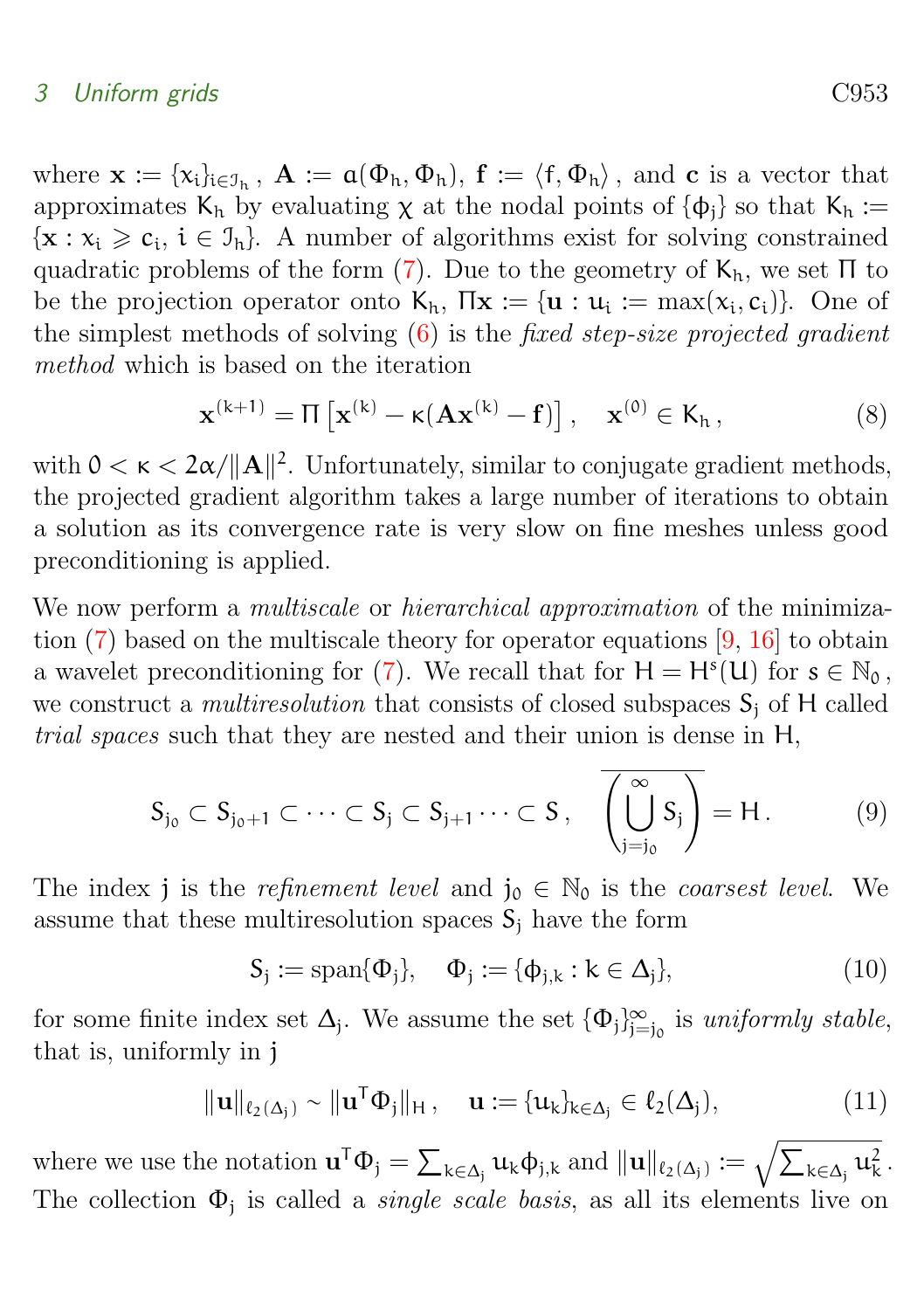the same scale j, or a generator basis of the multiresolution. We assume that  $\phi_{j,k}$  are compactly supported so that supp  $\phi_{j,k} \sim 2^{-j}$  and scaled so that  $\|\phi_{i,k}\|_{\mathcal{H}}$  ∼ 1 . Condition [\(9\)](#page-4-0) and [\(11\)](#page-4-1) imply that there exists a matrix

$$
\mathbf{M}_{\mathfrak{j},0}=\left[\mathfrak{m}_{\mathfrak{r},\mathsf{k}}^{\mathfrak{j}}\right]_{\mathfrak{r}\in\Delta_{\mathfrak{j}+1},\mathsf{k}\in\Delta_{\mathfrak{j}}}
$$

of size  $(\#\Delta_{i+1}) \times (\#\Delta_i)$  such that the two scale relation

$$
\Phi_{j,k} = \sum_{r \in \Delta_{j+1}} m_{r,k}^j \Phi_{j+1,r}, \quad k \in \Delta_j, \tag{12}
$$

holds giving the matrix-vector *refinement equation*  $\Phi_j = \mathbf{M}_{j,0}^{\mathsf{T}} \Phi_{j+1}$ . A basis for H is constructed from functions that span any complement between successive spaces  $S_i$  and  $S_{i+1}$ :

<span id="page-5-0"></span>
$$
span(\Phi_{j+1}) = span(\Phi_j) \oplus span(\Psi_j)
$$
 (13)

where

$$
\Psi_j = \{ \psi_{j,k} : k \in \nabla_j \}, \quad \nabla_j := \Delta_j \setminus \Delta_j \,. \tag{14}
$$

We call  $\{\psi_{i,k}\}\$ the *wavelet functions* and they satisfy the refinement equation  $\Psi_j = \mathbf{M}_{j,1}^{\mathsf{T}} \Phi_{j+1}$  with  $\mathbf{M}_{j,1}$  of size  $(\#\Delta_{j+1}) \times (\#\nabla_j)$ . Further, [\(13\)](#page-5-0) is equivalent to the fact that  $\mathbf{M}_j := [\mathbf{M}_{j,0}, \mathbf{M}_{j,1}]$  is invertible as a mapping from  $\ell_2(\Delta_j \cup \nabla_j)$ onto  $\ell_2(\Delta_{j+1})$ . It follows that  $M_j$  performs a change of basis in the space  $S_{j+1}$ ,

$$
\begin{bmatrix} \Phi_j \\ \Psi_j \end{bmatrix} = \begin{bmatrix} \mathbf{M}_{j,0}^{\mathsf{T}} \\ \mathbf{M}_{j,1}^{\mathsf{T}} \end{bmatrix} \Phi_{j+1} = \mathbf{M}_j^{\mathsf{T}} \Phi_{j+1}, \tag{15}
$$

called a *decomposition identity*, and applying the inverse of  $M_i$  to both sides we obtain a reconstruction identity

$$
\Phi_{j+1} = \mathbf{M}_{j}^{-T} \begin{bmatrix} \Phi_{j} \\ \Psi_{j} \end{bmatrix} = \mathbf{M}_{j,0}^{-T} \Phi_{j} + \mathbf{M}_{j,1}^{-T} \Psi_{j} .
$$
\n(16)

Now fixing a finest resolution level J, we obtain

$$
span(\Phi_J) = span(\Phi_{j_0}) \oplus \bigoplus_{j=j_0}^{J-1} span(\Psi_j), \qquad (17)
$$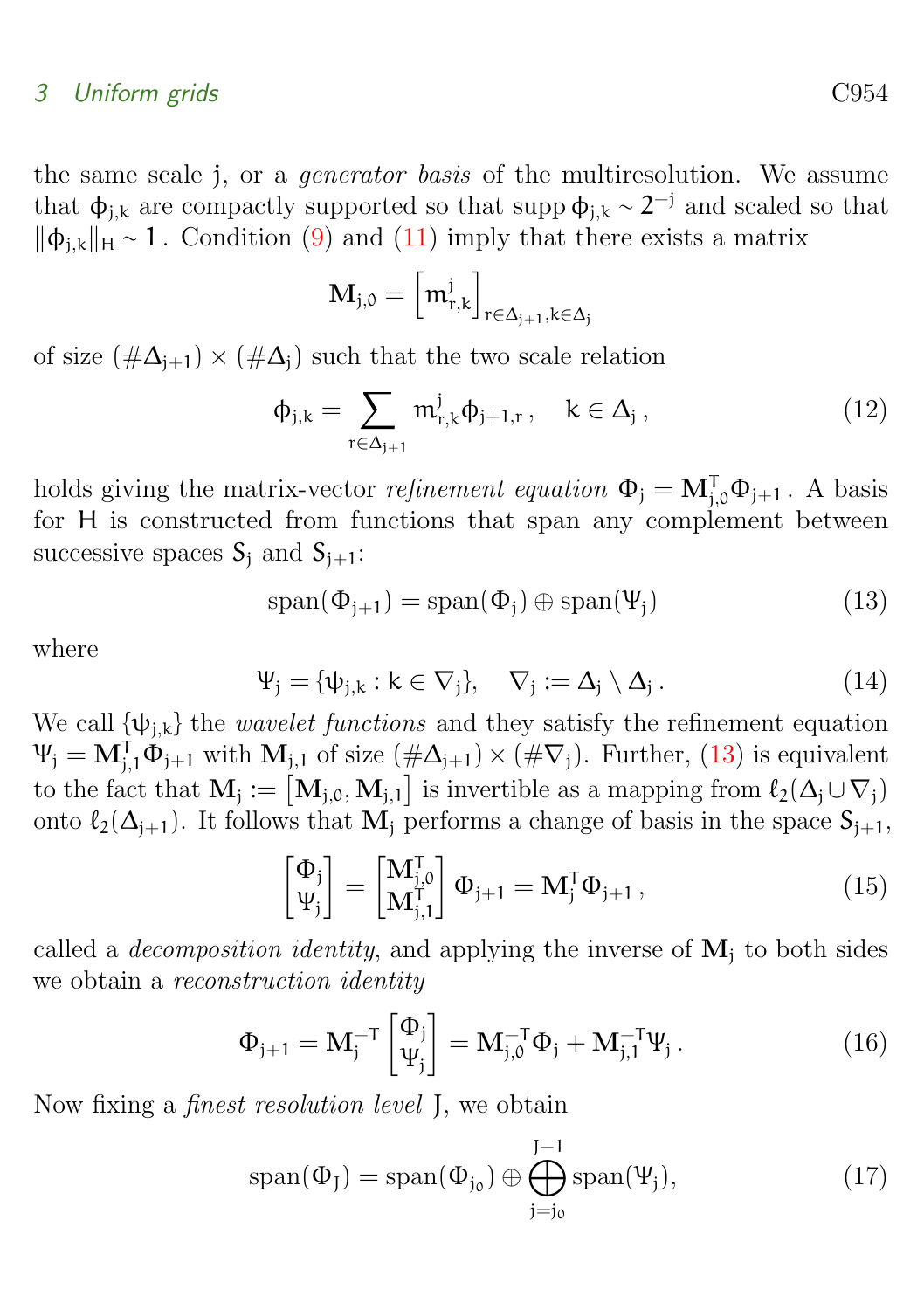<span id="page-6-0"></span>and every  $v \in \text{span}(\Phi_I)$  can be written in *single scale representation* as

$$
\nu = (\mathbf{v}_J)^T \Phi_J = \sum_{k \in \Delta_j} \nu_{J,k} \Phi_{J,k}, \qquad (18)
$$

or in multiscale representation as

$$
\mathbf{v} = (\mathbf{v}_{j_0})^{\mathsf{T}} \Phi_{j_0} + \sum_{j=j_0}^{J-1} (\mathbf{u}_j)^{\mathsf{T}} \Psi_j.
$$
 (19)

We may pass from the single scale to the multiscale representation by an application of the *Wavelet transform*  $\mathbf{T}_J : \ell_2(\Delta_J) \to \ell_2(\Delta_J)$  given by

$$
\mathbf{T}_{J}\mathbf{v}_{J} = \left[\mathbf{v}_{j_{0}}, \mathbf{u}_{j_{0}}, \dots, \mathbf{u}_{J-1}\right]^{\mathsf{T}}, \qquad (20)
$$

and  $\mathbf{T}_{I} = \mathbf{T}_{I,I-1} \cdots \mathbf{T}_{I,i_0}$  where

$$
\mathbf{T}_{J,j} = \begin{bmatrix} \mathbf{M}_j & 0 \\ 0 & \mathbf{I}^{(\#\Delta_J - \#\Delta_{j+1})} \end{bmatrix} \in \mathbb{R}^{(\#\Delta_J) \times (\#\Delta_J)}.
$$
 (21)

The inverse transform  $T_I^{-1}$  $\frac{1}{1}$  is constructed in a similar way and maps from the multiscale representation to the single scale representation. Applying  $\mathbf{T}_\mathrm{J}$  or  $\mathbf{T}_\mathrm{I}^{-1}$  $J_I^{-1}$  has complexity of order  $\mathcal{O}(\#\Delta_J) = \mathcal{O}(\dim \mathcal{S}_J)$  uniformly in J and  $\mathbf{T}_{J}$  is called the Fast Wavelet Transform (FWT). Comparing this approach to a multigrid method we see that it has two favourable features: there is no need to develop explicit mesh refinement strategies; and the different scales are introduced through the translations and dilations of a single function which provides a simpler theoretical analysis [\[10\]](#page-16-7).

We now return to our initial construction of minimization  $(7)$  for Example [1](#page-2-3) given by the finite dimensional space  $V_h$  and connect it with the multiscale representation. Suppose  $U = (a, b) \subset \mathbb{R}$  and the basis for  $V_h$  is generated by the functions  $\phi_k(\xi) = \phi(2^{\dagger}\xi - k)$  where  $\phi(\xi) = (1 + |\xi|)_+$  for  $\xi \in \mathbb{R}$  and some choice of J. The function  $\phi$  is sometimes known as the 'hat function', or in the wavelet setting as the (reverse) biorthogonal B-spline scale function of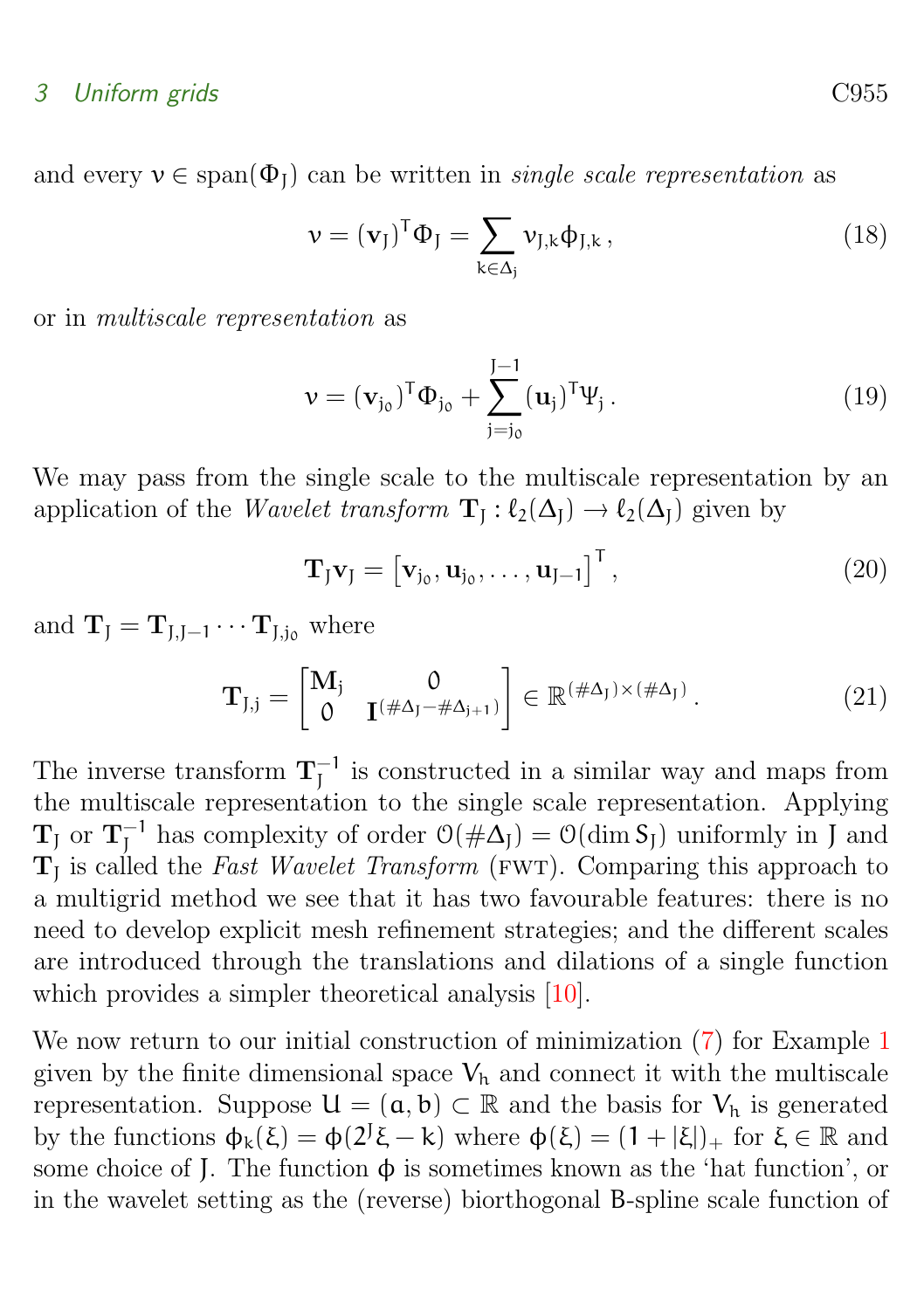<span id="page-7-1"></span>order (2, 2). Our construction does not depend on the choice  $\phi(\xi) = (1 - |\xi|)_+$ and applies equally well in the case of higher order biorthogonal B-spline wavelets. For simplicity, we transform the problem so that  $(a, b) = \text{supp } \phi$ , that is,  $(a, b) = (-1, 1)$ . Notice that we can now relate  $V<sub>h</sub>$  to the single scale space  $S_J = \text{span}(\Phi_J)$  by choosing  $h \sim 2^{-J}$  where J is our finest resolution level. Therefore, with these choices we view minimization [\(7\)](#page-3-2) as problem [\(6\)](#page-3-3) on the finest resolution J and since  $H = H_0^1(0, 1)$  and by our choice of basis functions (that is,  $\phi(\mathfrak{a}) = \phi(\mathfrak{b}) = 0$ ), the number of degrees of freedom  $N = 2^{J+1} - 1$  and we approximate  $K_J := \{v_J : v_{J,k} \geqslant c_{J,k}, k \in \Delta_J\}$  where  $c_J := \{c_{J,k} := \chi(k2^{-J}) : k \in \Delta_J\}$ . Applying operator  $T_J$  gives a multiscale representation of minimization [\(7\)](#page-3-2):

<span id="page-7-0"></span>minimise 
$$
\frac{1}{2} \mathbf{x}^{\mathsf{T}} \mathbf{P} \mathbf{x} + \mathbf{q}^{\mathsf{T}} \mathbf{x}
$$
 subject to  $\mathbf{G} \mathbf{x} \geq \mathbf{c}$ , (22)

where  $\mathbf{P} \coloneqq \mathbf{T}_{\mathsf{J}}^{-\mathsf{T}} \mathbf{A} \mathbf{T}_{\mathsf{J}}^{-1}, \, \mathbf{q} \coloneqq -\mathbf{T}_{\mathsf{J}}^{-\mathsf{T}}$  $\mathbf{G} = \mathbf{T}_{J}^{-1}$  $^{-1}$ .

We now make two comments. First,  $(22)$  has a fundamentally different structure from [\(7\)](#page-3-2) as the constraint is now  $Gx \geqslant c$ , that is, we must transform x from the multiscale basis to the single scale basis before testing if it is contained in  $K_J$ . Second, suppose we constructed the matrix  $G$ , then due to the particular band structure of  $M_J$  and  $M_J^{-1}$  we can estimate that G contains  $\mathcal{O}(\mathcal{J} \# \Delta_I)$  entries. In practice to obtain  $G\mathbf{x}$  one ideally does not construct the matrix G but instead applies the inverse fwt which is applied in  $\mathcal{O}(\#\Delta_J)$  operations. However, while exploring numerical techniques for VI we decided to solve minimization  $(7)$  and  $(22)$  by a primal-dual path following method based on the Nesterov–Todd scaling using the optimisation package cvxopt [\[7\]](#page-15-5) which solves the cone quadratic program (following their notation)

minimise 
$$
\frac{1}{2}x^{\mathsf{T}}Px + c^{\mathsf{T}}x
$$
 subject to  $Gx + s = h$ ,  $Ax = b$ ,  $s \succeq 0$ , (23)

with P positive definite. The most expensive part of the algorithm involves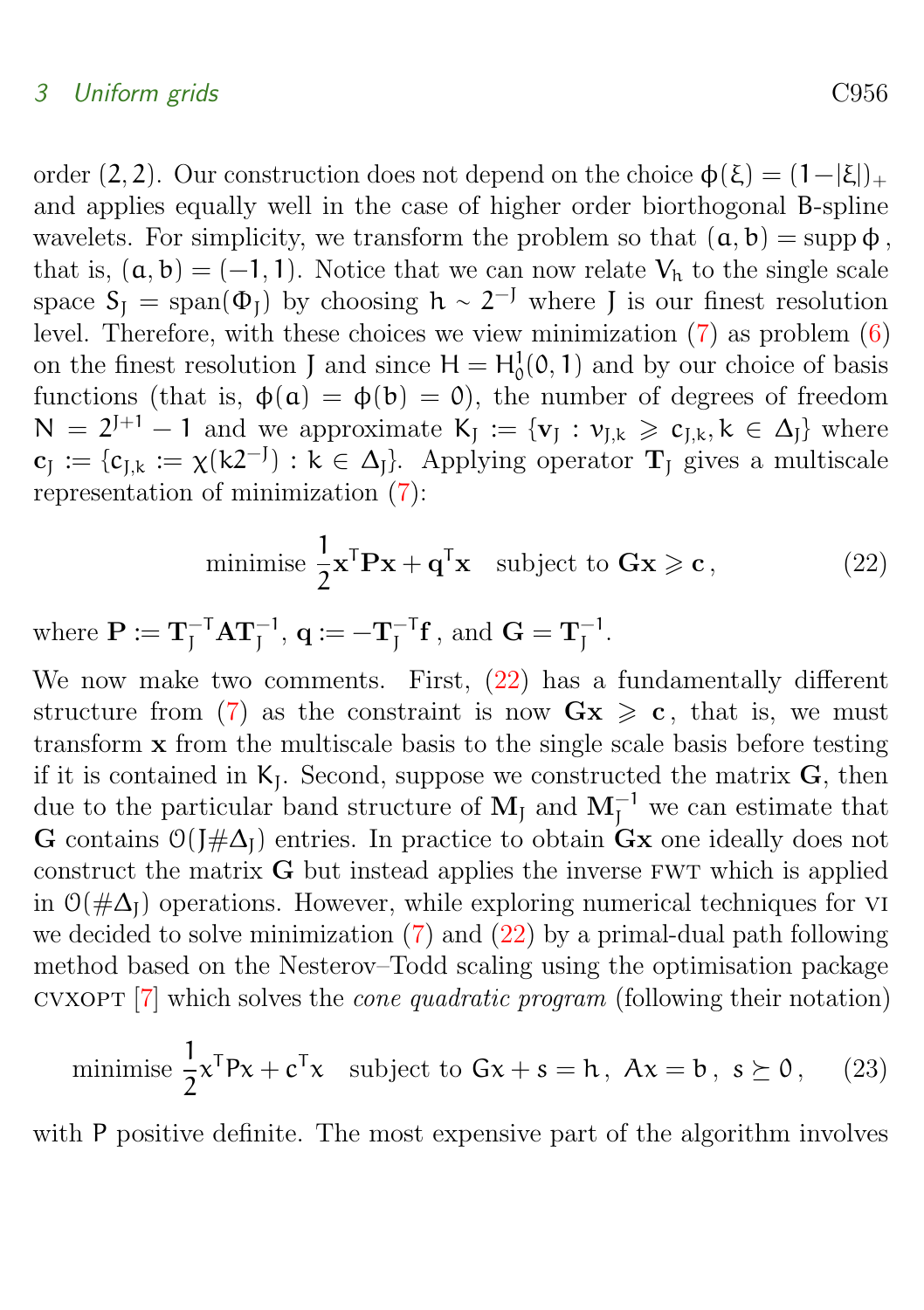<span id="page-8-2"></span>Table 1: Comparison of time (in seconds) between the finite element approximation and multiscale approximation using CVXOPT.

<span id="page-8-1"></span>

| $\ldots$ $\ldots$ $\ldots$ $\ldots$ $\ldots$ $\ldots$ $\ldots$ $\ldots$ $\ldots$ $\ldots$ $\ldots$ $\ldots$ $\ldots$<br>Size |  |  |  | 32 64 128 256 512 1024 2048 |
|------------------------------------------------------------------------------------------------------------------------------|--|--|--|-----------------------------|
| Finite element 0.27 0.38 0.45 0.59 0.96 1.74 3.29                                                                            |  |  |  |                             |
| Multiscale 0.28 0.37 0.60 1.18 2.84 8.06 32.79                                                                               |  |  |  |                             |

the solution of a set of linear equations of the form

<span id="page-8-0"></span>
$$
\begin{bmatrix} P & A^{T} & G^{T} \\ A & 0 & 0 \\ G & 0 & -W^{T}W \end{bmatrix} \begin{bmatrix} u_{x} \\ u_{y} \\ u_{z} \end{bmatrix} = \begin{bmatrix} b_{x} \\ b_{y} \\ b_{z} \end{bmatrix},
$$
(24)

where  $W$  is a positive diagonal scaling matrix (see CVXOPT documentation). Due to the structure of minimization [\(7\)](#page-3-2) and [\(22\)](#page-7-0), [\(24\)](#page-8-0) reduces to  $2 \times 2$  block systems of the form

$$
\begin{bmatrix} \mathbf{A} & -\mathbf{I} \\ -\mathbf{I} & -W^{\mathsf{T}}W \end{bmatrix} \begin{bmatrix} u_x \\ u_z \end{bmatrix} = \begin{bmatrix} b_x \\ b_z \end{bmatrix}, \quad \begin{bmatrix} \mathbf{P} & -\mathbf{G} \\ -\mathbf{G} & -W^{\mathsf{T}}W \end{bmatrix} \begin{bmatrix} u_x \\ u_z \end{bmatrix} = \begin{bmatrix} b_x \\ b_z \end{bmatrix}.
$$
 (25)

Unfortunately, in the multiscale formulation [\(22\)](#page-7-0), the need to construct the matrix G results in the difficulty of the problem being shifted into the constraint. To illustrate this point, in Table [1](#page-8-1) consider Example [1](#page-2-3) using the finite element approach and the multiscale approach and compare the timings obtained with CVXOPT for different problem sizes. This is very different from the unconstrained situation considered by Dahmen and Kunoth [\[10\]](#page-16-7), in which the multiscale representation  $P$  is an 'optimally preconditioned' version of  $A$ which ensures a more favourable convergence.

We now return to the theory of constructing an adaptive method and recall that there exists a set of functions  $\tilde{\Psi}$  called *dual wavelets* that are biorthogonal or dual to Ψ in the sense that  $\langle \Psi, \tilde{\Psi} \rangle = I$  [\[16,](#page-16-6) Theorem 3.1] and in the same way, a set of functions  $\tilde{\Phi}$  called *dual generators* satisfying  $\langle \Phi, \tilde{\Phi} \rangle = I$ . We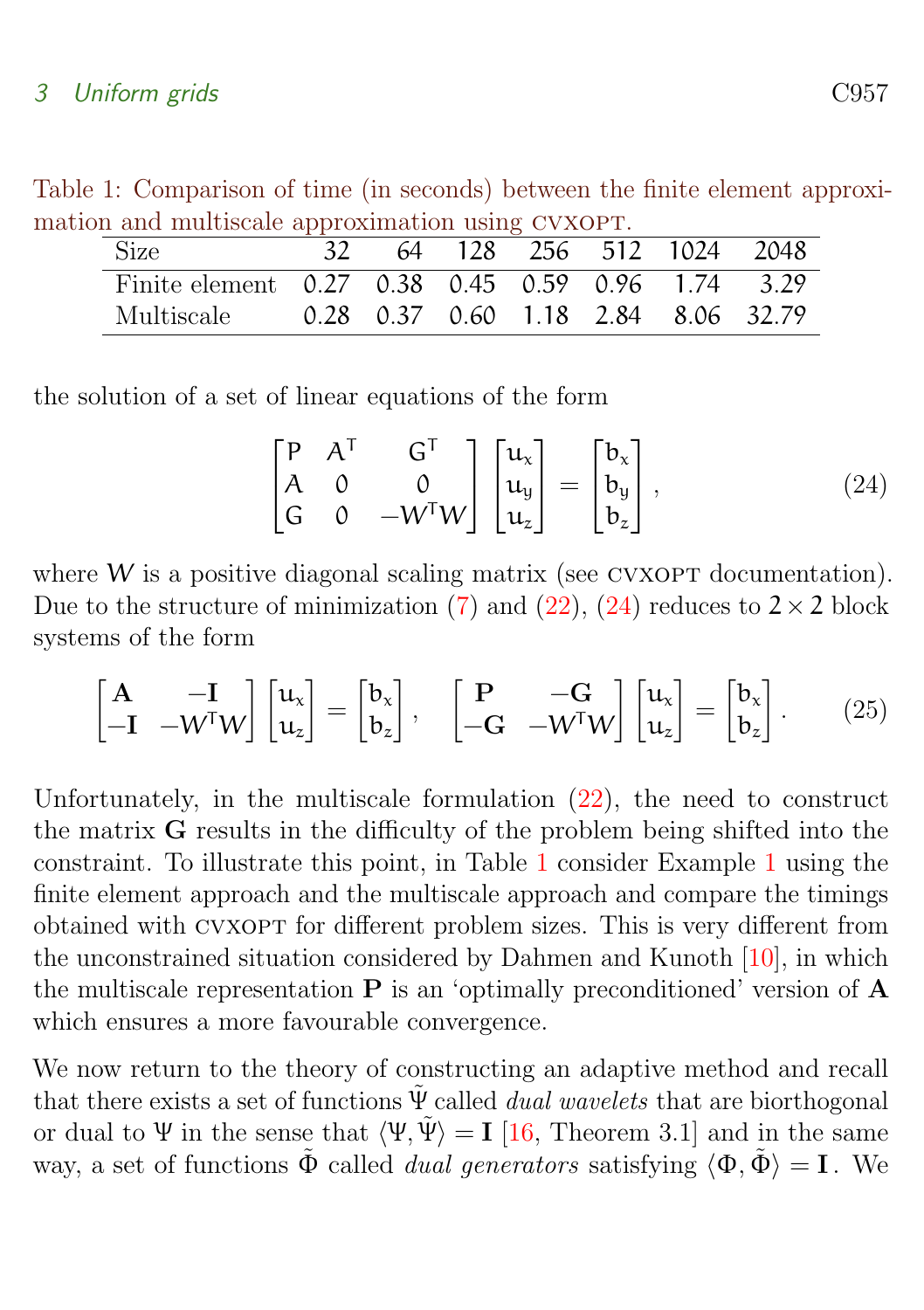<span id="page-9-1"></span>have the norm equivalence

$$
\|\nu\|_{H^1(U)}^2 \sim \sum_{j=j_0-1}^{\infty} 2^{2j} \|\langle \tilde{\Psi}_j, \nu \rangle\|_{\ell_2(\nabla_j)}^2, \qquad (26)
$$

which implies that every  $v \in H^1(U)$  can be expanded uniquely in terms of the Ψ [\[16,](#page-16-6) Corollary 3.1]. Its expansion coefficients v satisfy  $||v||_{H^1(\mathbb{H})} \sim$  $\|\mathbf{D} \mathbf{v}\|_{\ell_2}$  where **D** is a diagonal matrix with entries  $\mathbf{D}_{(j,k),(j',k')} = 2^j \delta_{j,j'} \delta_{k,k'}$  or alternatively, given by the inverse of the diagonal of P. As such, we assume that  $P$  in  $(22)$  is replaced by a rescaled version

$$
\bar{\mathbf{P}} := \mathbf{D}_{J}^{-1} \mathbf{T}_{J}^{-1} \mathbf{a}(\Phi_{J}, \Phi_{J}) \mathbf{T}_{J}^{-1} \mathbf{D}_{J}^{-1}, \qquad (27)
$$

whose condition number is bounded independently of J. In particular, contin-uing the situation of Example [1,](#page-2-3) if  $\mu = 0$ , then we obtain  $\bar{P} = I_1$  under this wavelet preconditioning of A.

As proposed by Schölberl  $[20]$ , to introduce preconditioning into the projected gradient algorithm, the iteration [\(8\)](#page-4-2) is modified to

<span id="page-9-0"></span>
$$
\mathbf{x}^{(k+1)} = \Pi \left[ \mathbf{x}^{(k)} - \alpha \mathbf{C} (\mathbf{A} \mathbf{x}^{(k)} - \mathbf{f}) \right], \quad \mathbf{x}^{(0)} \in \mathsf{K}_{h}, \tag{28}
$$

where C is some self adjoint positive definite matrix approximating  $A^{-1}$ . To accomplish favourable convergence, C must be chosen so that the spectral condition number  $\kappa(C^{1/2}AC^{1/2})$  as small as possible [\[10\]](#page-16-7). Further, one would also like to ensure that the matrix-vector operation  $\overrightarrow{Cx}$  and the projection operator  $\Pi$ , with respect to the  $\mathbb{C}^{-1}$  energy norm onto  $K_{h}$ , has complexity of order  $\mathcal{O}(\dim V_h)$  [\[20\]](#page-17-2). That is,  $\Pi$ **x** is the element in  $K_h$  that satisfies

$$
\|\Pi \mathbf{x} - \mathbf{x}\|_{\mathbf{C}^{-1}} \leqslant \|\mathbf{z} - \mathbf{x}\|_{\mathbf{C}^{-1}}, \quad \text{for all } \mathbf{z} \in \mathsf{K}_{h}.
$$
 (29)

The matrix  $\mathbf{C} := (\mathbf{T}_{J} \mathbf{D}^{-1})(\mathbf{T}_{J} \mathbf{D}^{-1})^{\mathsf{T}}$  is a candidate for such a precondi-tioner [\[10,](#page-16-7) Remark 2.2] and as  $T_J$  is the FWT, the operation  $x \mapsto Cx$  has complexity  $\mathcal{O}(\dim S_I)$  uniformly in J.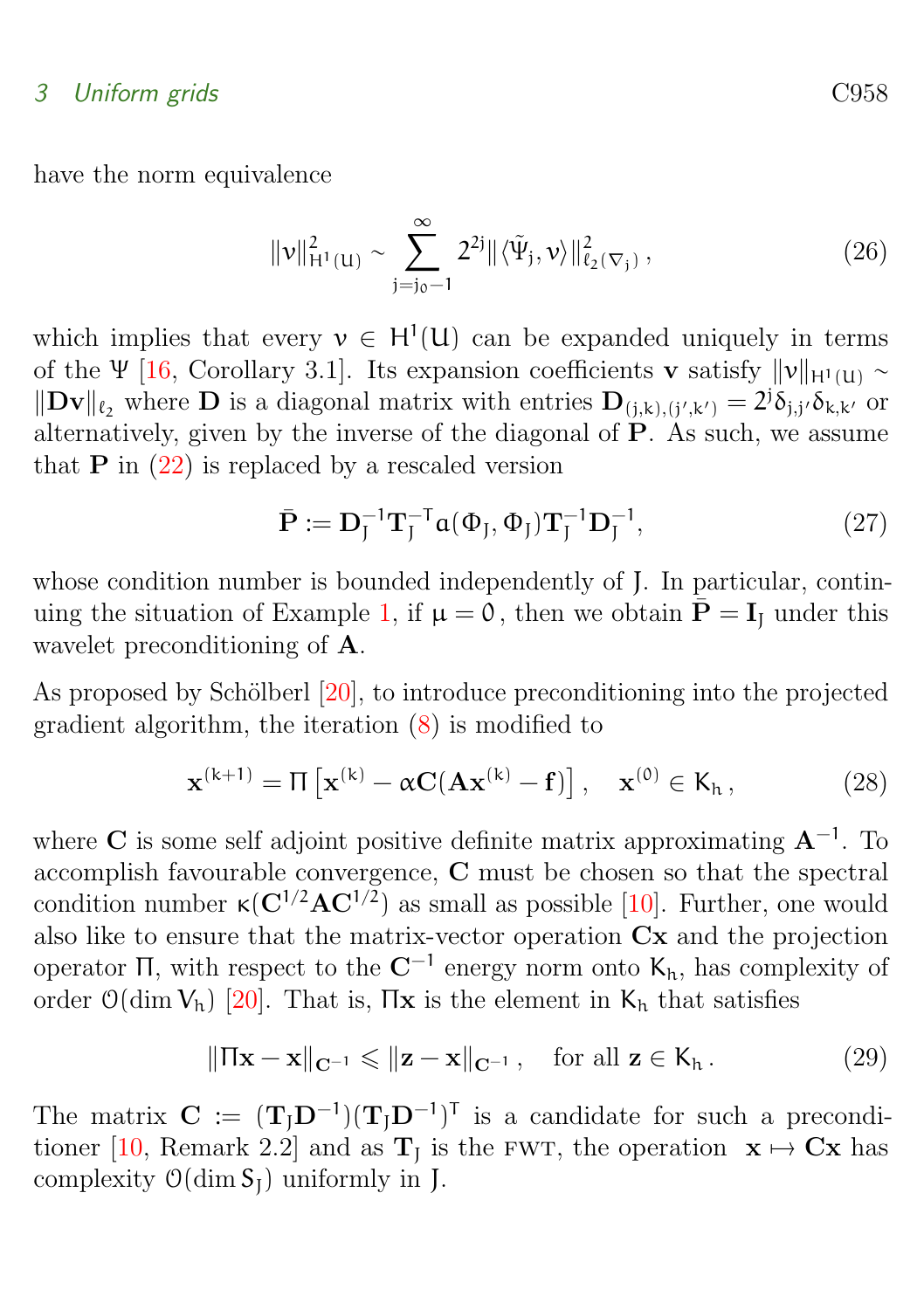<span id="page-10-2"></span>As the exact projection  $\Pi$  is too expensive to compute, we follow Schöberl [\[20\]](#page-17-2) and replace it with an approximate projection  $\tilde{\Pi}$  giving the *approximate* projected gradient method

<span id="page-10-0"></span>
$$
\mathbf{x}^{(k+1)} = \tilde{\Pi}(\tilde{\mathbf{x}}^{(k)}), \quad \tilde{\mathbf{x}}^{(k)} = \mathbf{x}^{(k)} - \alpha \mathbf{C}(\mathbf{A}\mathbf{x}^{(k)} - \mathbf{f}), \quad \mathbf{x}^{(0)} \in \mathsf{K}_{h}.
$$
 (30)

<span id="page-10-1"></span>**Theorem 2** (Schöberl [\[20\]](#page-17-2)). Let  $\mathbf{x}^{(k)}$  be generated by [\(30\)](#page-10-0),  $c_{\mathbf{A}} \le ||\mathbf{A}|| \le C_{\mathbf{A}}$ , and  $\alpha \in (0, 1/C_A)$ . If  $\Pi$  satisfies

$$
\|\tilde{\Pi}(\mathbf{x}^{(k)}) - \tilde{\mathbf{x}}^{(k)}\|_{\mathbf{C}^{-1}}^2 \leqslant \rho_{\Pi} \|\mathbf{x}^{(k)} - \tilde{\mathbf{x}}^{(k)}\|_{\mathbf{C}^{-1}}^2 + (1 - \rho_{\Pi}) \|\Pi(\tilde{\mathbf{x}}^{(k)}) - \tilde{\mathbf{x}}^{(k)}\|_{\mathbf{C}^{-1}}^2, (31)
$$

with  $\rho_{\Pi} \in [0, 1)$ , then the estimate

$$
\mathcal{E}(\mathbf{x}^{(k+1)}) \leqslant \rho \mathcal{E}(\mathbf{x}^{(k)}) + (1 - \rho)\mathcal{E}(\mathbf{x})
$$
\n(32)

holds for every  $k \in \mathbb{N}$  with convergence rate  $\rho = 1 - \frac{1}{2}$  $\frac{1}{2} \alpha c_{\mathbf{A}} (1 - \rho_{\Pi})$  and the error in the A-energy norm is bounded by

$$
\|\mathbf{x} - \mathbf{x}^{(k)}\|_{\mathbf{A}}^2 \leq 2\rho^{k-1} \left(\mathcal{E}(\mathbf{x}^{(1)}) - \mathcal{E}(\mathbf{x})\right). \tag{33}
$$

Taking  $\rho_{\Pi} = 0$  in Theorem [2](#page-10-1) gives the estimate for the case of the exact projection. It follows that one obtains the same error estimator as for the unconstrained case.

Corollary 3. If the sequence  $\mathbf{x}^{(k)}$  is generated by [\(30\)](#page-10-0), then with  $\rho$  given by Theorem [2,](#page-10-1) then the iteration error is bounded by

$$
\|\mathbf{x} - \mathbf{x}^{(k+1)}\|_{\mathbf{A}}^2 \leqslant \frac{\rho}{1-\rho} (\mathbf{x}^{(k+1)} - \mathbf{x}^{(k)})^T (2\mathbf{f} - \mathbf{A}\mathbf{x}^{(k)} - \mathbf{A}\mathbf{x}^{(k+1)}).
$$
 (34)

We conclude this section with two remarks. First, Theorem [2](#page-10-1) is an estimate that is independent of the highest refinement level J. Second, we now need to construct an approximate projection operator  $\tilde{\Pi}$  that satisfies the assumptions of Theorem [2.](#page-10-1)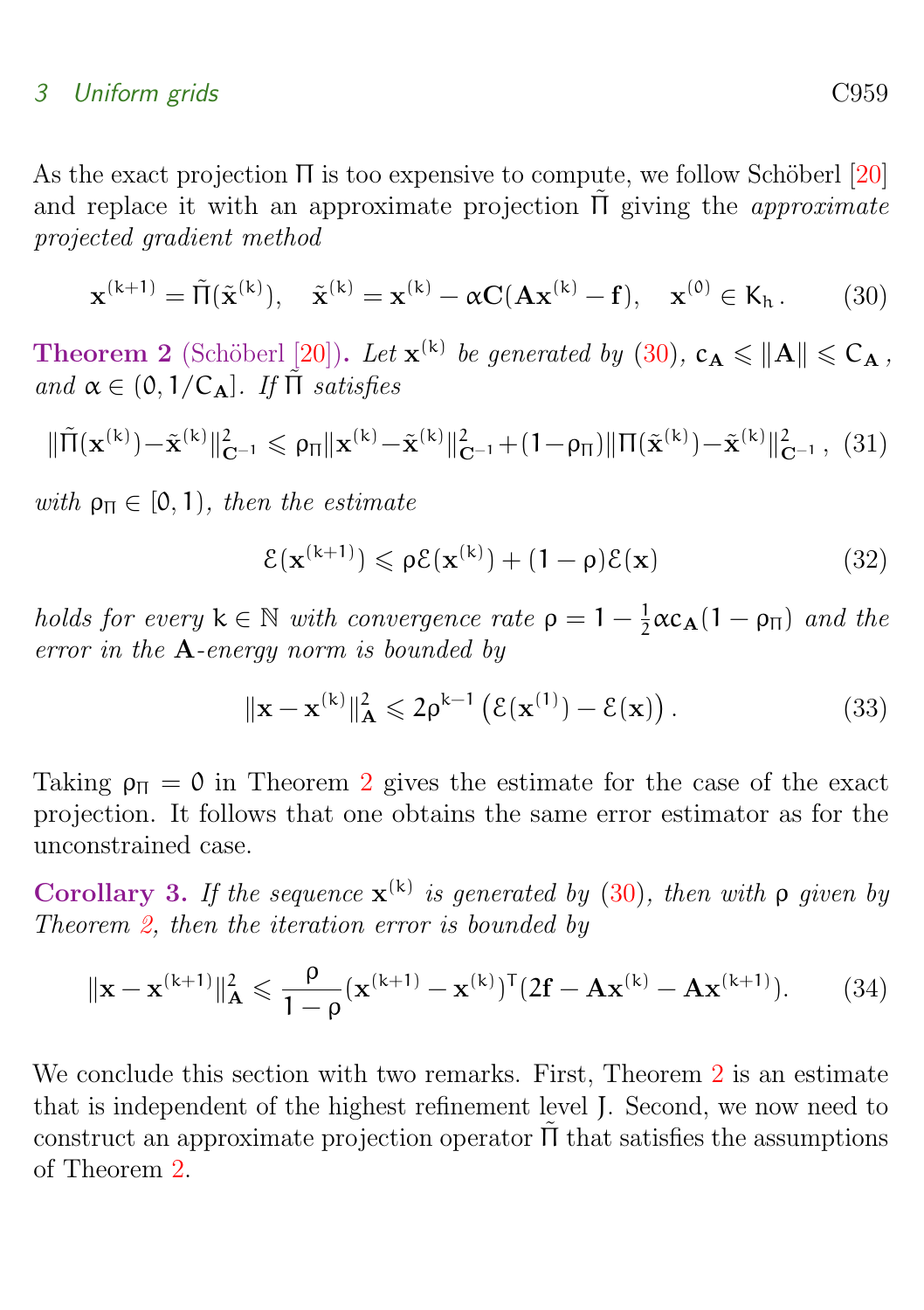### <span id="page-11-1"></span><span id="page-11-0"></span>4 Towards an adaptive method

The first step in constructing an adaptive wavelet method for the solution of [\(1\)](#page-2-1) relies on mapping the problem from V onto the sequence space  $\ell_2$  endowed relies on mapping the problem from v onto the sequence space  $\iota_2$  endowed<br>with inner product  $\mathbf{x}^T \mathbf{x}$  for  $\mathbf{x} \in \ell_2$  and norm  $\|\mathbf{x}\| := \sqrt{\mathbf{x}^T \mathbf{x}}$ . Our approach is structured on the adaptive wavelet schemes recently development by Cohen et al. [\[3,](#page-15-1) [4\]](#page-15-2) and we refer you to those articles for the formal construction in the section. However, heuristically we simply take  $J \to \infty$  in the framework of Section [3.](#page-3-0) As such, we obtain a wavelet basis  $\Psi := {\psi_{\lambda} : \lambda \in \mathcal{J}} \subset V$  where the index  $\lambda \in \mathcal{J}$  encodes scale, spatial location, and the type of wavelet  $\psi_{\lambda}$ . We denote by  $|\lambda|$  the scale associated with  $\psi_{\lambda}$ . Again, we consider only compactly supported wavelets and assume that the index set  $\mathcal J$  has the structure  $\mathcal{J} = \mathcal{J}_{\phi} \cup \mathcal{J}_{\psi}$  where  $\mathcal{J}_{\phi}$  is finite and indexes the scaling functions on a fixed coarsest level j<sub>0</sub>.  $\mathcal{J}_{\psi}$  indexes the wavelets with  $|\lambda| > j_0$ . From the compactness of the supports, it follows that at each level  $|\lambda| = j$  the set  $\mathcal{J}_j := {\lambda \in \mathcal{J} : |\lambda| = j}$  is finite with  $\#\mathcal{J}_j \sim 2^{jd}$  where d is the ambient spatial dimension (for example,  $\mathbb{R}^d$ ). Finally, we assume that the wavelet basis forms a Riesz basis for V, that is, the analysis operator

$$
\mathbf{T}:V'\to\ell_2\,;\quad\nu\mapsto\{\langle\nu,\psi_\lambda\rangle\}_{\lambda\in\mathcal{J}}=:\{\nu_\lambda\}_{\lambda\in\mathcal{J}}=:\mathbf{v}\,,
$$

is bounded and invertible. We identify  $\ell_2$  with its dual. The adjoint operator **T**', called the *synthesis operator*, is given for  $\mathbf{v} := \{v_{\lambda}\}_{{\lambda \in \mathcal{J}}} \in \ell_2$  by

$$
\mathbf{T}':\ell_2\to V;\quad \mathbf{v}\mapsto \sum_{\lambda\in\mathcal{J}}\nu_\lambda\psi_\lambda=: \mathbf{v}^T\Psi\,.
$$

Using this framework, we now introduce the functional  $E : \ell_2 \to \mathbb{R}$  given by  $E(x) := \mathcal{E}(\mathbf{T}'x)$  and one can show  $E(x) = \mathcal{E}(\mathbf{T}'x) = \frac{1}{2}x^{\mathsf{T}}\mathbf{P}x - \mathbf{q}^{\mathsf{T}}x$  where  $P := TAT' \in \mathcal{L}(\ell_2,\ell_2)$  and  $q := Tf \in \ell_2$ . Here P is considered an infinite dimensional matrix, q as an infinite dimensional vector, and we obtain an infinite dimensional version of minimization [\(22\)](#page-7-0). The functional E restricted to  $\kappa := {\mathbf{v} : \mathbf{T'v} \in K}$  retains all of the properties of  $\mathcal E$  restricted to K: strict convexity, continuity and coercivity. We conclude that our problem [\(2\)](#page-2-2) has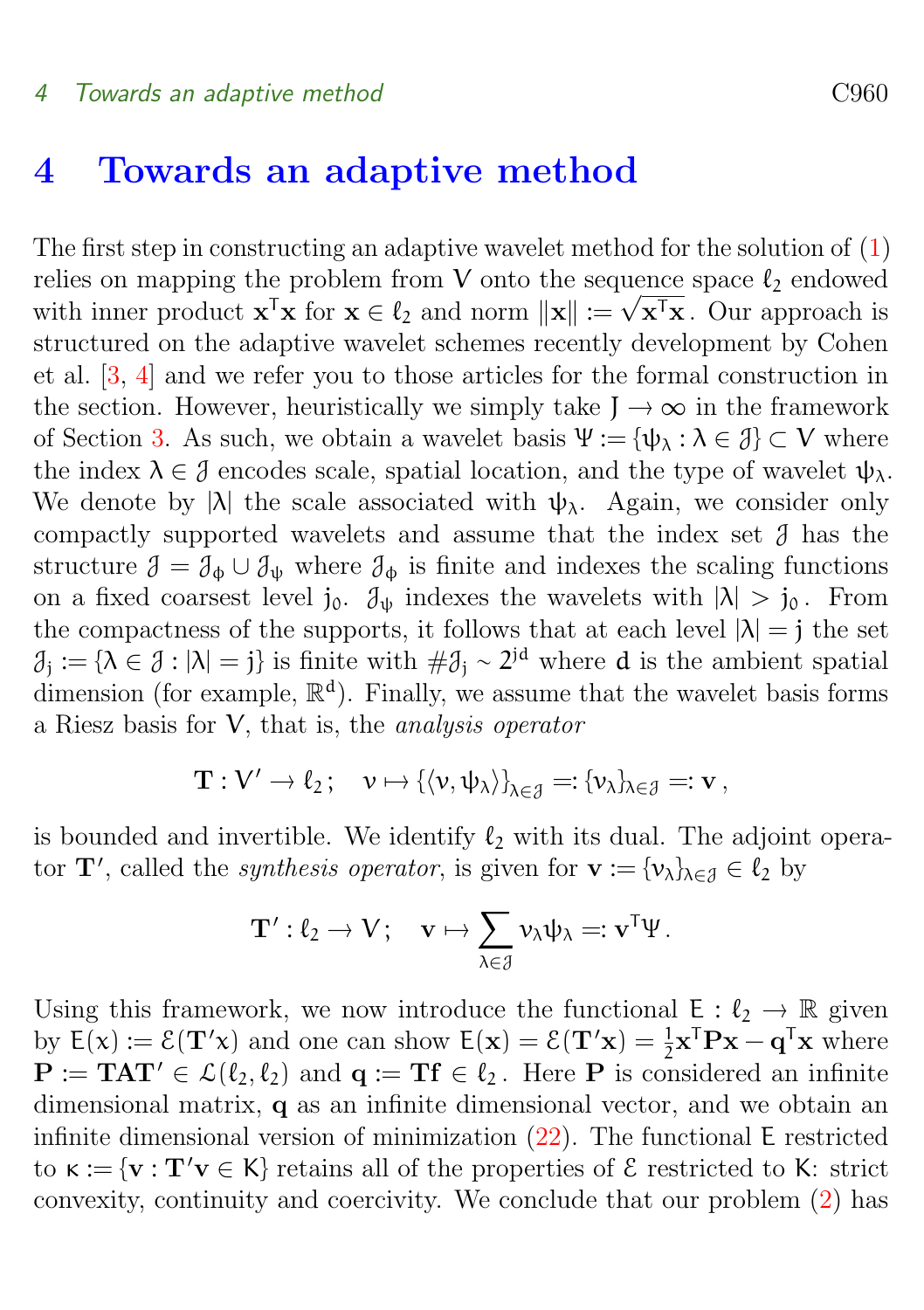#### <span id="page-12-0"></span>4 Towards an adaptive method C961

now been mapped from V to  $\ell_2$  and again, to determine if  $\mathbf{v} \in \kappa$  one must check if  $T'v \in K$  so the convex set  $\kappa \subset \ell_2$  is no longer of 'bound type' (that is,  $\{x : x \geqslant z\}$  for some  $z \in \ell_2$ ). To follow the framework of Cohen et al. [\[3,](#page-15-1) [4\]](#page-15-2), we first need to identify an infinite dimensional algorithm that constructively obtains a solution to [\(2\)](#page-2-2), then we need to construct a computable version that adaptively retains a best N term approximation.

Let  $\Pi_{\mathbf{K}}$  be the projection operator that assigns to a given point in V its closest point in K, that is, if  $v \in V$  then  $\Pi_K v \in K$  satisfies  $\|v - \Pi_K v\| \leq \|v - u\|$  for all  $u \in K$ . The operator  $\Pi_K$  is well defined and Lipschitz [\[2\]](#page-15-6). Choose  $u_0 \in K$ then let  $u_n \in V$  be a sequence recursively given by

$$
\mathfrak{u}_{n+1} := \Pi_{\mathsf{K}} \left[ \mathfrak{u}_n - \alpha (\mathsf{A} \mathfrak{u}_n - \mathfrak{b}) \right], \quad n = 1, 2, \dots,
$$
 (35)

for some  $\alpha > 0$ . This projected gradient process is an infinite dimensional version of the projected gradient method and if  $0 \le \alpha < ||A||^{-1}$  then by Goldstein [\[13\]](#page-16-8),  $u_n \to u \in K$  where u solves [\(2\)](#page-2-2). Therefore, we have our infinite dimensional algorithm as required. As performed in Section [3,](#page-3-0) we now map the sequence  $\{u_n\}$  to the sequence  $\{x^{(n)}\} \in \ell_2$  through the use of the operators **T** and  $\mathbf{T}'$ . This results in an infinite dimensional version of minimization  $(22)$ and we can also obtain an infinite dimensional version of the 'preconditioned' projected gradient algorithm given by the iteration [\(28\)](#page-9-0). A computable version of this algorithm now needs the following ingredients: an adaptive matrix-vector operation which is provided by the routine APPLY of Cohen et al. [\[3\]](#page-15-1), a nonlinear approximation of q which can be obtained by RHS [\[3\]](#page-15-1), and an approximation  $\tilde{\Pi}$  of the projection operator  $\Pi$ . As mentioned at the end of Section [3,](#page-3-0) Theorem [2](#page-10-1) is independent of J therefore an equivalent theorem can be obtained in the  $\ell_2$  case. Therefore, we are left with constructing the approximate projection operator  $\Pi$ . However, it can be shown that  $\Pi$  satisfies the assumptions of the results by Cohen et al. [\[6\]](#page-15-7) and as such, we obtain a computable  $\tilde{\Pi}$ .

The method has been implemented and Figure [1](#page-13-0) displays some results. In the one dimensional examples the solution either follows the constraint or is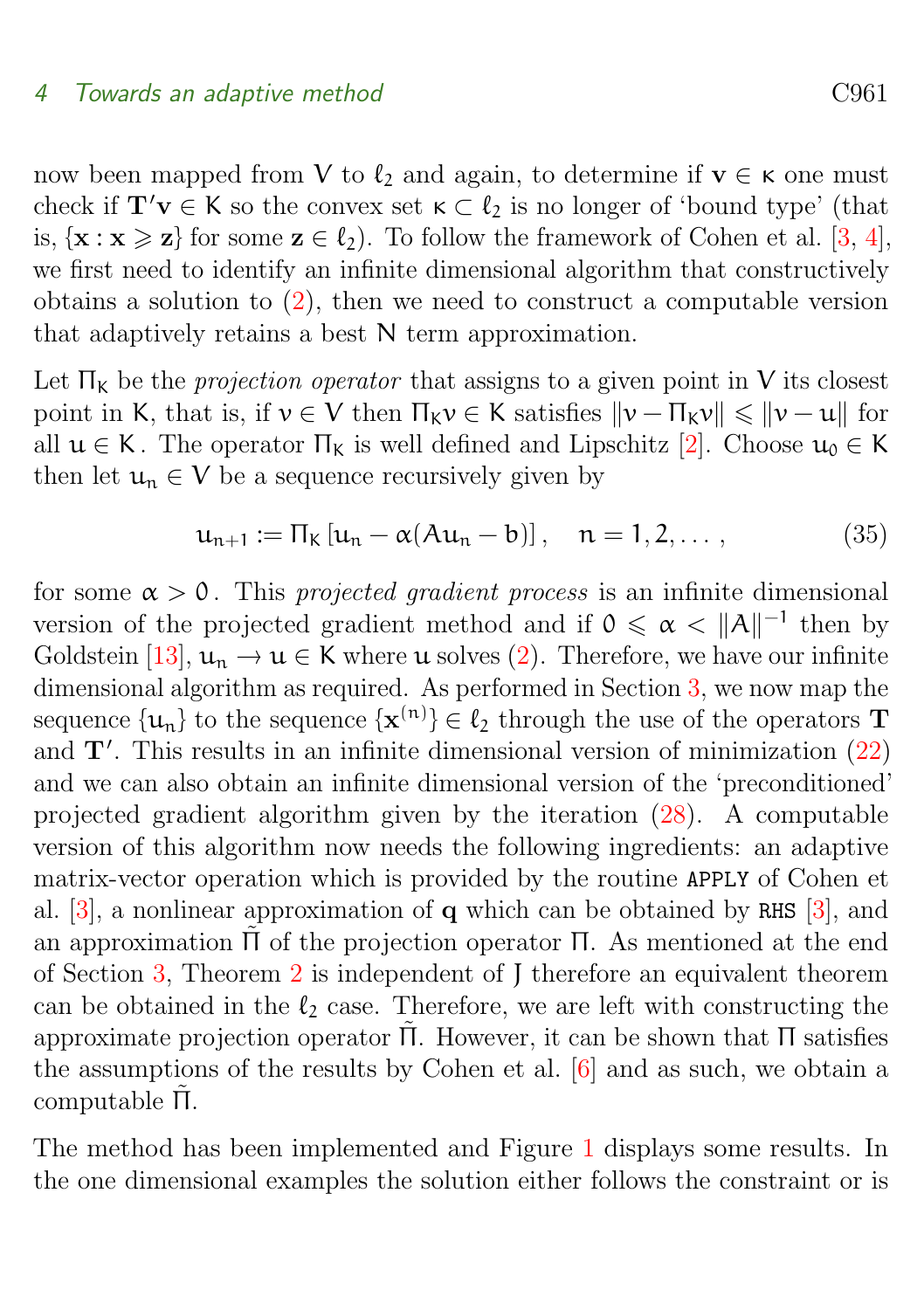

<span id="page-13-0"></span>Figure 1: (top) Solution of  $-v''(x) = 0$  with  $v(-1) = v(1) = 0$  with the constraints  $g \leq v \leq h$  where  $g(x) = (1 - 4x^2)(x^2 - 1/2) + 1$  and  $h(x) =$  $3/4 + 4x^2$  when  $h(x) < 1.1$  and  $h(x) = 1.1$  otherwise. (bottom) Solution of  $-v''(x) = x/10$  with  $v(-1) = v(1) = 0$  with the positivity constraint  $v \ge 0$ and  $v_0$  is the unconstrained solution.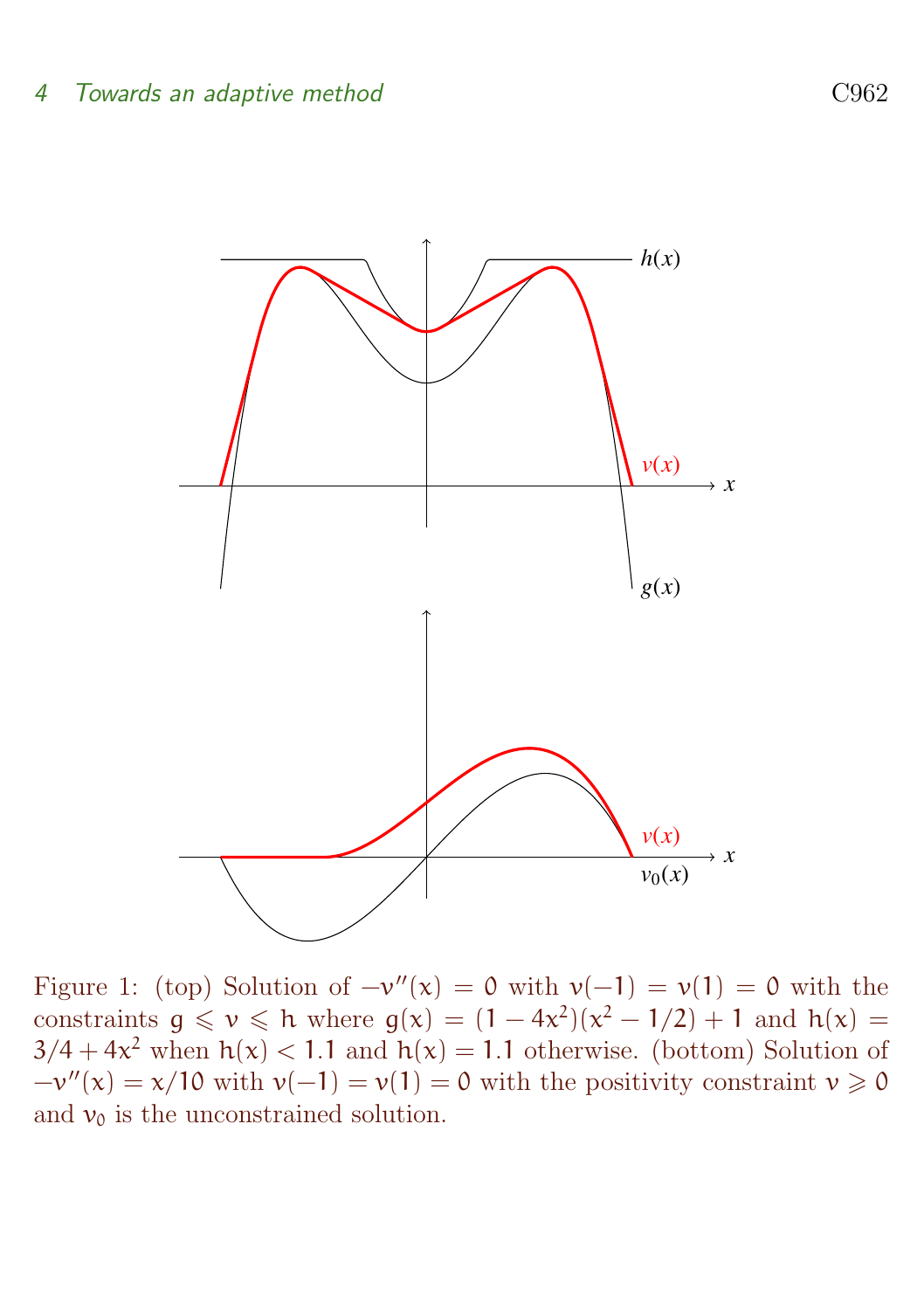<span id="page-14-0"></span>

Figure 2: Solution of a one dimensional obstacle problem showing the best 16 term approximation of the solution.

linear (that is, has second derivative zero) and thus solves the constrained problem. These examples demonstrate the feasibility of the approach.

Further investigations are currently being done to assess the performance based on different choices of the approximate projection operator  $\tilde{\Pi}$ ; Lindon Roberts [\[19\]](#page-16-9) gave a more detailed discussion and additional computational results.

Finally we remark that an adaptive method provides a nonlinear (finite dimensional) approximation of the solution. The efficiency of such approximations is determined by the regularity of the solution in the scale of Besov spaces  $B_q^{\alpha}(L^p(U))$  for some bounded, simply connected, Lipschitz domain  $U \subset \mathbb{R}^d$ . The higher smoothness of the solution for the Dirichlet problem ensures adaptive methods perform better than linear methods [\[8\]](#page-15-8). Therefore, we believe it would be interesting to connect, in a similar way, the regularity theory for the obstacle problem [\[17,](#page-16-10) Theorem 3.1] with the rate of convergence of nonlinear approximation.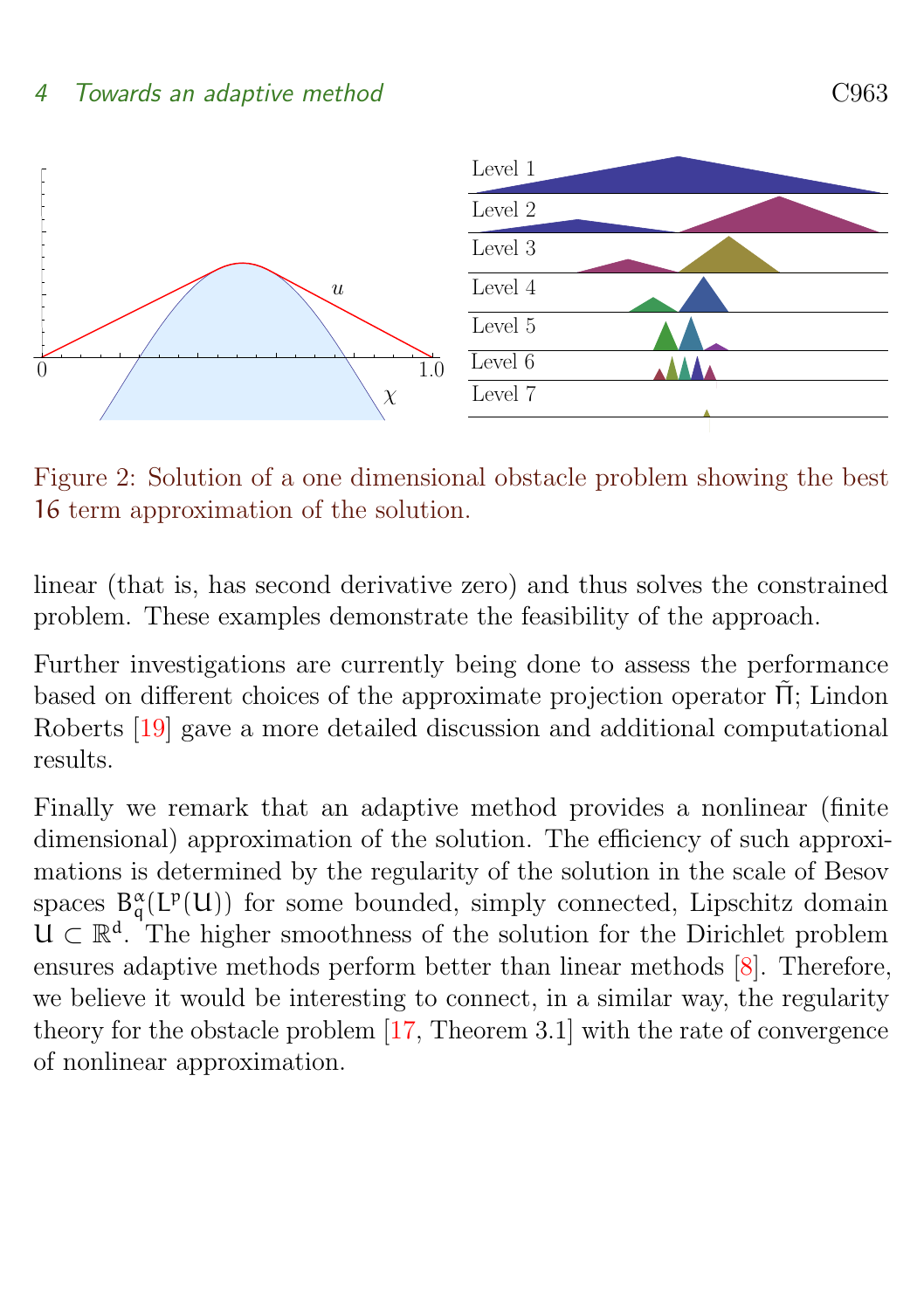#### References C964

# <span id="page-15-0"></span>References

- <span id="page-15-4"></span>[1] Kendall Atkinson and Weimin Han. Theoretical numerical analysis, volume 39 of Texts in Applied Mathematics. Springer, 2 edition, 2005. [doi:10.1007/978-0-387-28769-0.](http://dx.doi.org/10.1007/978-0-387-28769-0) [C951](#page-2-4)
- <span id="page-15-6"></span>[2] Ward Cheney and Allen A. Goldstein. Proximity maps for convex sets. Proc. Amer. Math. Soc., 10:448–450, 1959. [C961](#page-12-0)
- <span id="page-15-1"></span>[3] Albert Cohen, Wolfgang Dahmen, and Ronald DeVore. Adaptive wavelet methods for elliptic operator equations: convergence rates. Math. Comp., 70(233):27–75 (electronic), 2001. [doi:10.1090/S0025-5718-00-01252-7.](http://dx.doi.org/10.1090/S0025-5718-00-01252-7) [C950,](#page-1-1) [C960,](#page-11-1) [C961](#page-12-0)
- <span id="page-15-2"></span>[4] Albert Cohen, Wolfgang Dahmen, and Ronald DeVore. Adaptive wavelet methods. ii. beyond the elliptic case. Found. Comput. Math., 2(3):203–245, 2002. [doi:10.1007/s102080010027.](http://dx.doi.org/10.1007/s102080010027) [C950,](#page-1-1) [C960,](#page-11-1) [C961](#page-12-0)
- <span id="page-15-3"></span>[5] Albert Cohen, Wolfgang Dahmen, and Ronald DeVore. Adaptive wavelet schemes for nonlinear variational problems. *SIAM J. Numer*. Anal., 41(5):1785–1823 (electronic), 2003. [doi:10.1137/S0036142902412269.](http://dx.doi.org/10.1137/S0036142902412269) [C950](#page-1-1)
- <span id="page-15-7"></span>[6] Albert Cohen, Wolfgang Dahmen, and Ronald DeVore. Sparse evaluation of compositions of functions using multiscale expansions. SIAM J. Math. Anal., 35(2):279–303 (electronic), 2003. [doi:10.1137/S0036141002412070.](http://dx.doi.org/10.1137/S0036141002412070) [C961](#page-12-0)
- <span id="page-15-5"></span>[7] Joachim Dahl and Lieven Vandenberghe. Cvxopt. <http://abel.ee.ucla.edu/cvxopt/>. [C956](#page-7-1)
- <span id="page-15-8"></span>[8] Stephan Dahlke and Ronald A. DeVore. Besov regularity for elliptic boundary value problems. Comm. Partial Differential Equations, 22(1-2):1–16, 1997. [doi:10.1080/03605309708821252.](http://dx.doi.org/10.1080/03605309708821252) [C963](#page-14-0)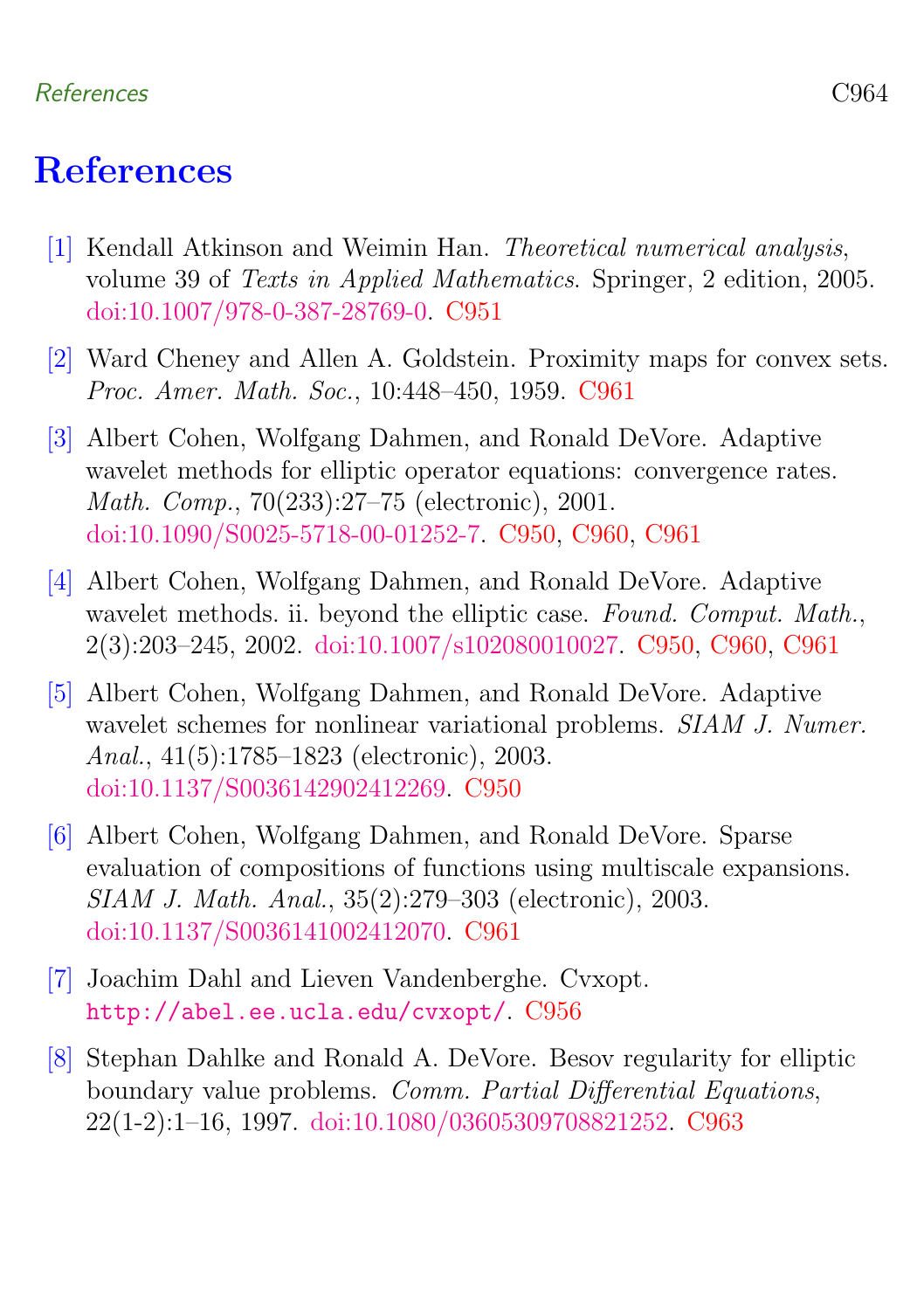#### References C965

- <span id="page-16-5"></span>[9] Wolfgang Dahmen. Wavelet and multiscale methods for operator equations. Acta numerica, 6:55–228, 1997. [C953](#page-4-3)
- <span id="page-16-7"></span>[10] Wolfgang Dahmen and Angela Kunoth. Multilevel preconditioning. Numer. Math., 63(3):315–344, 1992. [doi:10.1007/BF01385864.](http://dx.doi.org/10.1007/BF01385864) [C955,](#page-6-0) [C957,](#page-8-2) [C958](#page-9-1)
- <span id="page-16-4"></span>[11] Richard S. Falk. Error estimates for the approximation of a class of variational inequalities. Math. Comput., 28:963–971, 1974. [C952](#page-3-4)
- <span id="page-16-3"></span>[12] Roland Glowinski. Numerical methods for nonlinear variational problems. Scientific Computation. Springer-Verlag, 2008. Reprint of the 1984 original. [C952](#page-3-4)
- <span id="page-16-8"></span>[13] A. A. Goldstein. Convex programming in hilbert space. Bull. Amer. Math. Soc., 70:709–710, 1964. [C961](#page-12-0)
- <span id="page-16-0"></span>[14] W. Hackbusch and H.-D. Mittelmann. On multigrid methods for variational inequalities. Numer. Math., 42(1):65–76, 1983. [doi:10.1007/BF01400918.](http://dx.doi.org/10.1007/BF01400918) [C950](#page-1-1)
- <span id="page-16-1"></span>[15] Ralf Kornhuber and Rolf Krause. Adaptive multigrid methods for signorini's problem in linear elasticity. Comput. Vis. Sci.,  $4(1):9-20$ , 2001. [doi:10.1007/s007910100052.](http://dx.doi.org/10.1007/s007910100052) [C950](#page-1-1)
- <span id="page-16-6"></span>[16] Angela Kunoth. Optimized wavelet preconditioning. In Multiscale, nonlinear and adaptive approximation, pages 325–378, 2009. [C953,](#page-4-3) [C957,](#page-8-2) [C958](#page-9-1)
- <span id="page-16-10"></span>[17] Hans Lewy and Guido Stampacchia. On the regularity of the solution of a variational inequality. Comm. Pure Appl. Math., 22:153–188, 1969. [C963](#page-14-0)
- <span id="page-16-2"></span>[18] J.-L. Lions and G. Stampacchia. Variational inequalities. Comm. Pure Appl. Math., 20:493–519, 1967. [C951,](#page-2-4) [C952](#page-3-4)
- <span id="page-16-9"></span>[19] Lindon Roberts. Wavelet methods for variational inequalities, October 2011. Honours Thesis, Australian National University. [C963](#page-14-0)